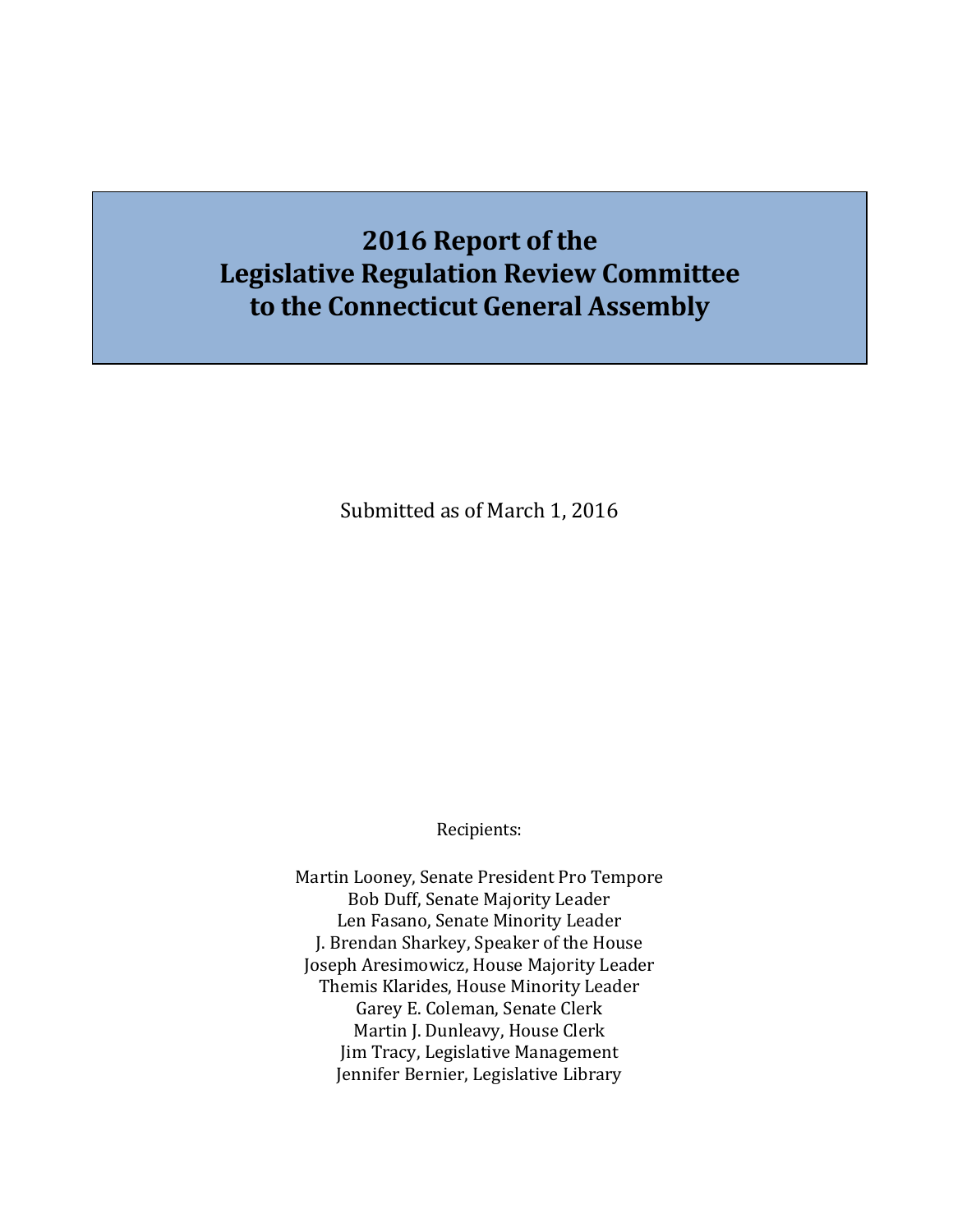### **SECTION ONE**

#### Purpose of Report and Committee Membership

The co-chairpersons of the Legislative Regulation Review Committee (the "Committee") are submitting this report to the General Assembly in accordance with Section 4-171 of the Connecticut General Statutes. C.G.S. §4-171 requires the cochairpersons to submit to the General Assembly for its study (1) a copy of all proposed regulations which have been disapproved by the standing committee under subsection (c) of section 4-170, and (2) a list by agency of each section of the general statutes that requires the agency to adopt regulations on or before January first of the preceding year which the agency did not submit or resubmit to the committee by December first of such year as provided in section 4-170b.

*As of the date of this report, the Committee is composed of the following members:*

**Senate Chairman House Chairman** 

**Senate Members House Members**

Gayle Slossberg Ernest Hewett Kevin Witkos

Clark Chapin Becker

Paul Doyle Emil Altobello<br>Edwin Gomes Vincent Candelor Edwin Gomes Vincent Candelora Bob Godfrey<br>Ernest Hewett Arthur O'Neill Terrie Wood

> Kirstin L. Breiner Committee Administrator